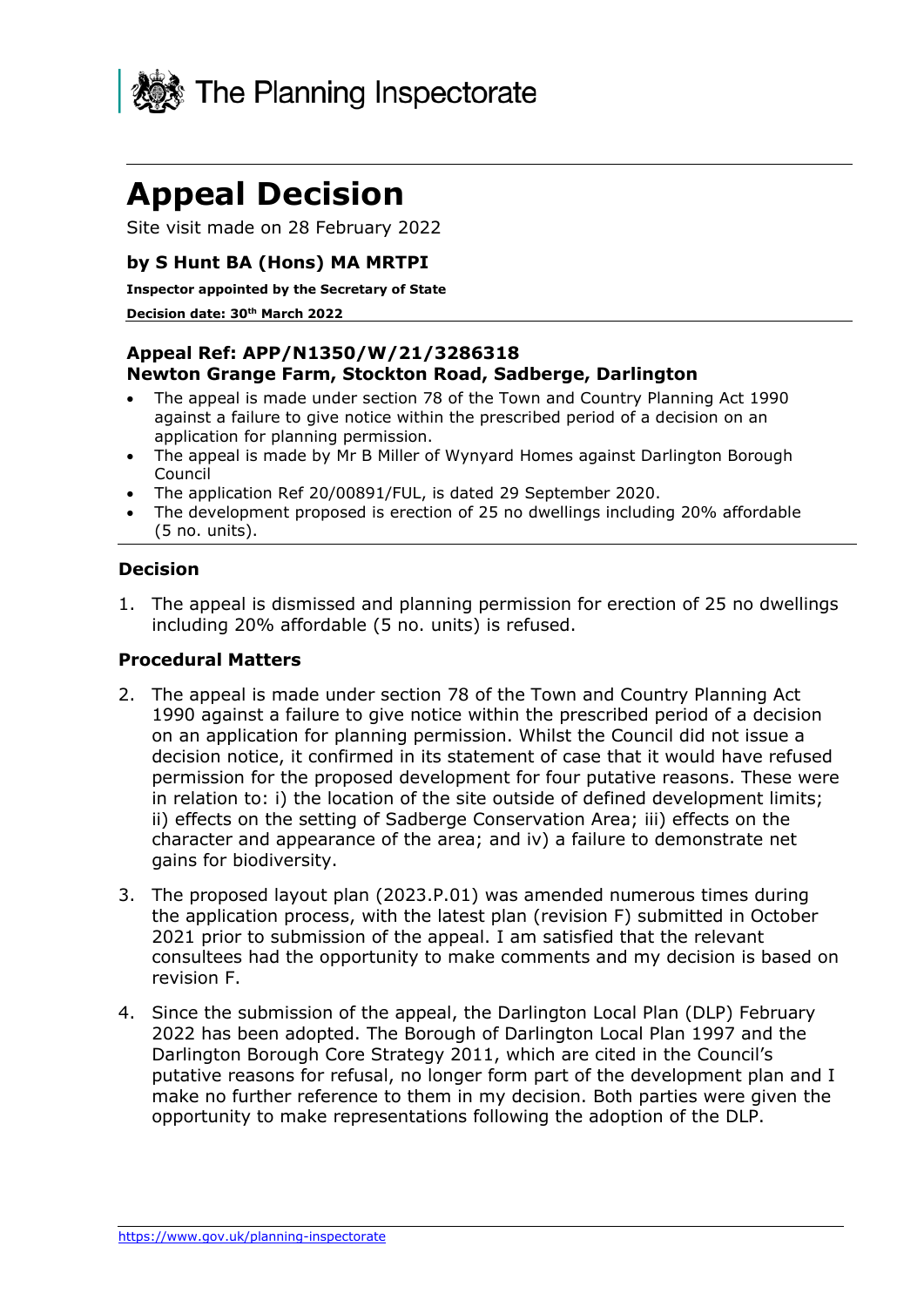## **Main Issues**

- 5. The main issues are:
	- whether the proposed development would be in a suitable location for housing having regard to the development plan and national policy;
	- the effect of the proposed development on the character and appearance of the site and the surrounding area;
	- the effect of the proposed development on the setting of the Sadberge Conservation Area; and
	- whether net gains for biodiversity would be adequately secured as part of the proposed development.

## **Reasons**

#### *Location*

- 6. The appeal site is situated outside of the development limits of the village of Sadberge as shown on map 4 of the DLP, and is therefore situated in the countryside. The supporting text to DLP Policy H3 explains the purpose of development limits in helping to preserve the distinctive identities of existing settlements, protect the open countryside between settlements and preserve the countryside's intrinsic character and beauty.
- 7. DLP Policy H7 supports new permanent dwellings in the countryside only where the proposals meet a number of exceptions criteria, which are reflective of national policy relating to rural housing set out in paragraphs 78 to 80 of the National Planning Policy Framework (the Framework). There is insufficient evidence before me to demonstrate that any of the criteria within Policy H7 would be met by the appeal scheme.
- 8. Furthermore, Policy SH1 confirms that Sadberge is a 'rural village' within the settlement hierarchy. This states that on the edges of rural villages, housing development will meet clearly identified local needs, recognising that an element of open market housing may be required to deliver essential affordable units. Whilst the site is closely related to development limits, there is a lack of information before me to indicate that the proposed development would meet local needs. The proposals have not been put forward as a rural exceptions site (DLP Policy H6).
- 9. The Council can currently demonstrate a 5.3 year supply of deliverable housing land. This differs markedly from the previously published figure of 17 years<sup>1</sup>. Nonetheless given the very recent adoption of the DLP, and lack of evidence to suggest that the supply has fallen below 5 years, paragraph 11 of the Framework is not triggered.
- 10. The site is located within easy reach of local services, and on my site visit I noted the existence of a footway leading the short distance into the village centre. Nonetheless the accessible location of the site does not in itself justify the development of a greenfield site which is contrary to the newly adopted development plan.

 $<sup>1</sup>$  As at 1 April 2021</sup>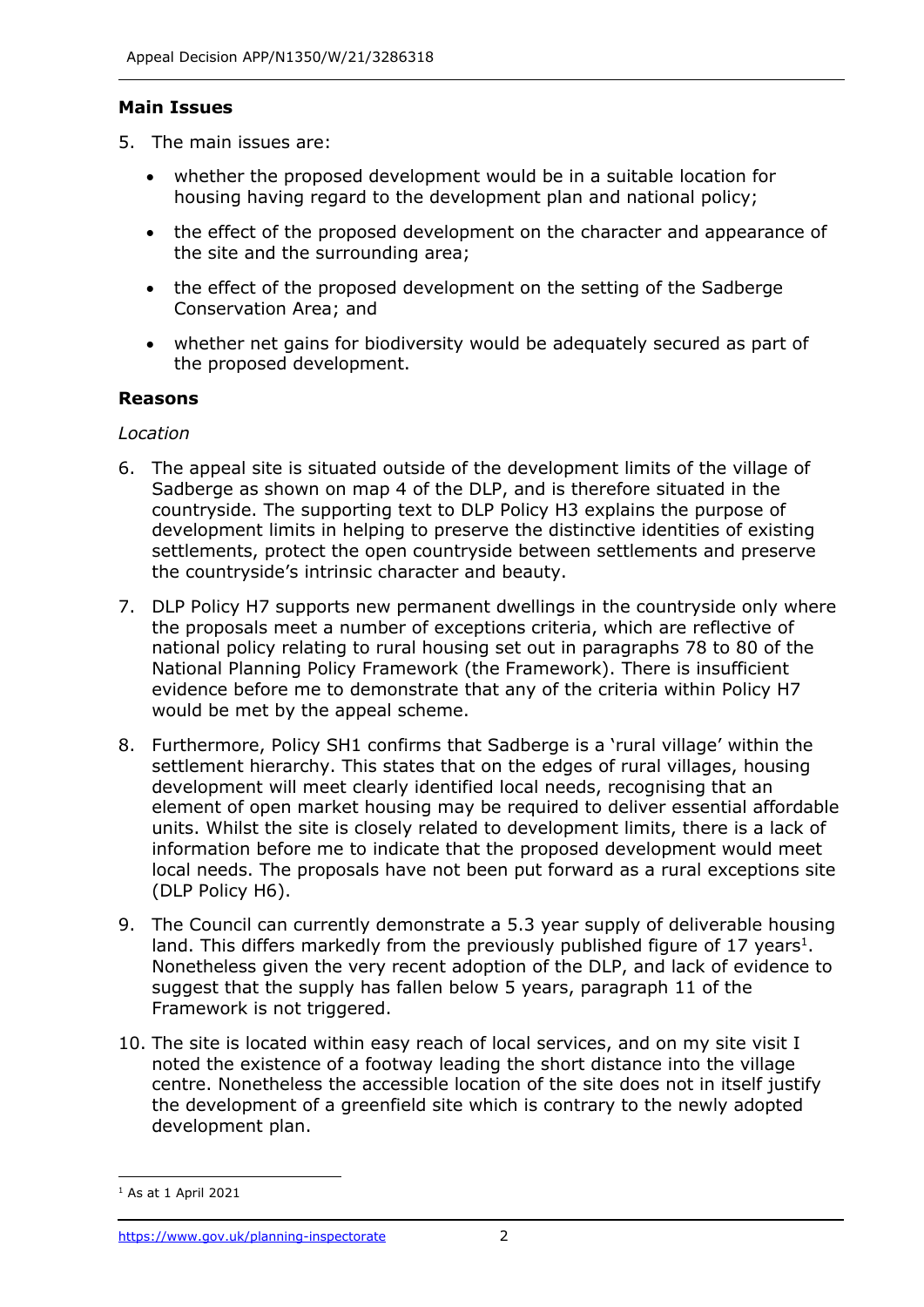11. To conclude on this main issue, I find that the location of the proposed development beyond the development limits of the rural village of Sadberge is contrary to DLP Policies H3, H7 and SH1 which together seek to restrict inappropriate and unsustainable development in the countryside.

## *Character and Appearance*

- 12. The appeal site comprises a grassed field bounded on three sides by existing vegetation with the east side continuing into a larger open field. Gardens of modern detached dwellings situated on Abbey Road are separated from the site by an access track and an area of open play space. Elsewhere the site is surrounded by an arable landscape, with the A66 dual carriageway bypassing the village to the south. The site assists in the transition of the village to the rural landscape beyond. On my site visit I found that there is a clear distinction between the eastern end of Stockton Road with its more verdant and rural appearance, and the built up area of the village demarked by the 30mph speed limit and dwellings which have direct access to Stockton Road.
- 13. DLP Policy DC1 requires the design of new development proposals to demonstrate that they reflect the local environment and create an individual sense of place with distinctive character and to respond positively to the local context. It seeks for the layout to complement and enhance the character of the environment, retaining existing features of interest. More detailed guidance on design principles is contained within the Council's Supplementary Planning Document 'Design of New Development' (the Design SPD). In particular, part 4.5 refers to local distinctiveness.
- 14. I concur with my colleague<sup>2</sup> that, spatially, development on the appeal site would 'round off' development on this side of the village between existing development and Stockton Road. However, the openness of the eastern boundary would give rise to longer range views of the site. The existing mature front boundary hedge currently provides a good level of screening, but much of this would be removed to enable the proposed access and required visibility splays. Whilst landscaping could be secured by condition, there is limited space for planted screening and a 'hard' edge to the development would ensue from both the dwellings and the acoustic fence.
- 15. I acknowledge that there are modern dwellings in the vicinity of the site which are of varying designs. However the submitted design and access statement fails to identify the local context, nor does it explain how local distinctiveness and the surrounding landscape has been considered within the design. The layout appears to respond to the constraints of the site and the location of the access rather than an attempt to provide a sympathetic transition to the countryside beyond, nor does it form an attractive 'gateway' into the village.
- 16. The development would be inward-facing, with the public view from Stockton Road being dominated by the relatively featureless side elevations of the nearest dwellings. A number of visitor car parking spaces within the area of green space to the front would also disrupt what could otherwise be a pleasant entrance to the site.
- 17. The Council has referred to a nearby site where the appellant has used identical house types. The details of that scheme are not before me,

<sup>2</sup> APP/N1350/W/19/3240897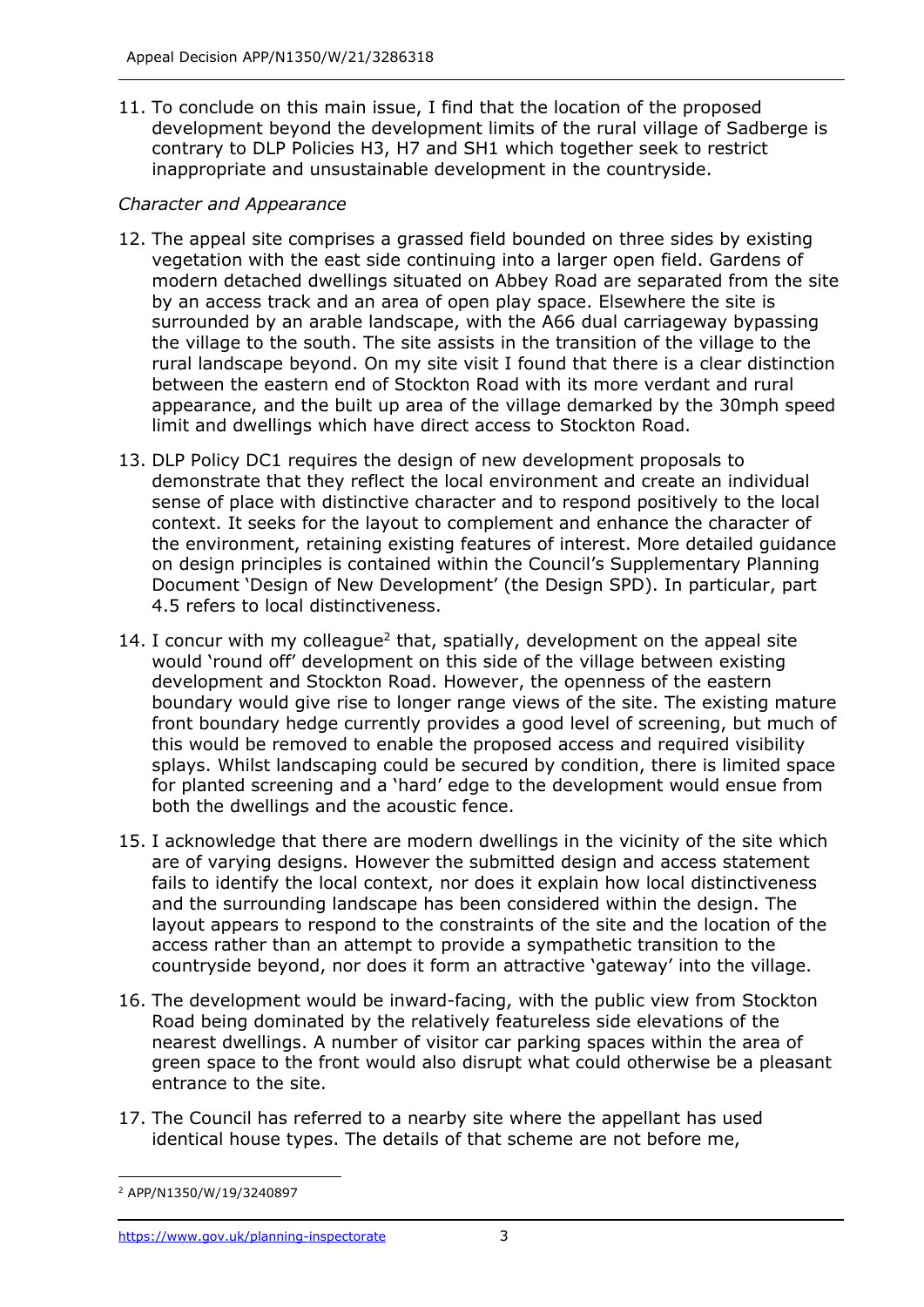nonetheless the use of generic house types weighs against this proposal where a high standard of design and use of vernacular detailing would be expected in this edge of settlement location.

18. I therefore find that the design and layout of the proposed development would result in harm to the character and appearance of the site and its surroundings, contrary to DLP Policy DC1 and the Design SPD, together with national policy set out in section 12 of the Framework and the National Design Guide which seek to achieve well-designed places.

## *Conservation Area*

- 19. In compliance with my statutory duty under Section 72 (1) of the Planning (Listed Buildings and Conservation Areas) Act 1990 I have paid special attention to the desirability of preserving or enhancing the character or appearance of the Sadberge Conservation Area (CA).
- 20. The CA is centred around the historic core of the village of Sadberge. Its rural hilltop location containing a church, public house and traditional cottages and farmhouses grouped around wide green verges contribute to its significance as a whole. The character of the CA evidently alters towards Stockton Road and Norton Road, where mid to late 20<sup>th</sup> century housing development is located. Here the land lies downhill from the centre of the village, beyond what is described as 'the triangular field', an undeveloped area which positively contributes to the significance of the CA.
- 21. Glimpses of a small number of buildings within the CA from the eastern end of Stockton Road are possible. However the gently sloping landform and boundary vegetation of the triangular field give the central historic core of the village in the CA a clear visual separation from the appeal site and nearby modern housing development. Consequently, I agree with my colleague's comments in the previous appeal decision that the appeal site does not perform a significant function as a gateway to the CA. I consider the contribution it makes to the significance of the setting of the CA is neutral.
- 22. Whilst I have found that the design and layout of the proposed development would result in harm to area character and appearance, I do not consider that this harm would extend to the setting of the CA given the lack of inter-visibility. As such, the character or appearance of the CA as a whole would be preserved.
- 23. The proposal would comply with DLP Policy ENV1(b) in terms of its effects on the setting of the CA. It would also accord with Chapter 16 of the Framework regarding the strong level of protection it affords designated heritage assets, including that great weight should be given to the asset's conservation.

#### *Biodiversity*

24. The evidence before me suggests that the habitat conditions of the site and its surroundings, including the presence of a pond and boundary vegetation, have potential for the presence of species protected under the Wildlife and Countryside Act 1981 (WCA) and the Conservation of Habitats and Species Regulations 2017. I have a duty to consider the extent to which the presence of protected species may be affected by the proposed development before planning permission is granted.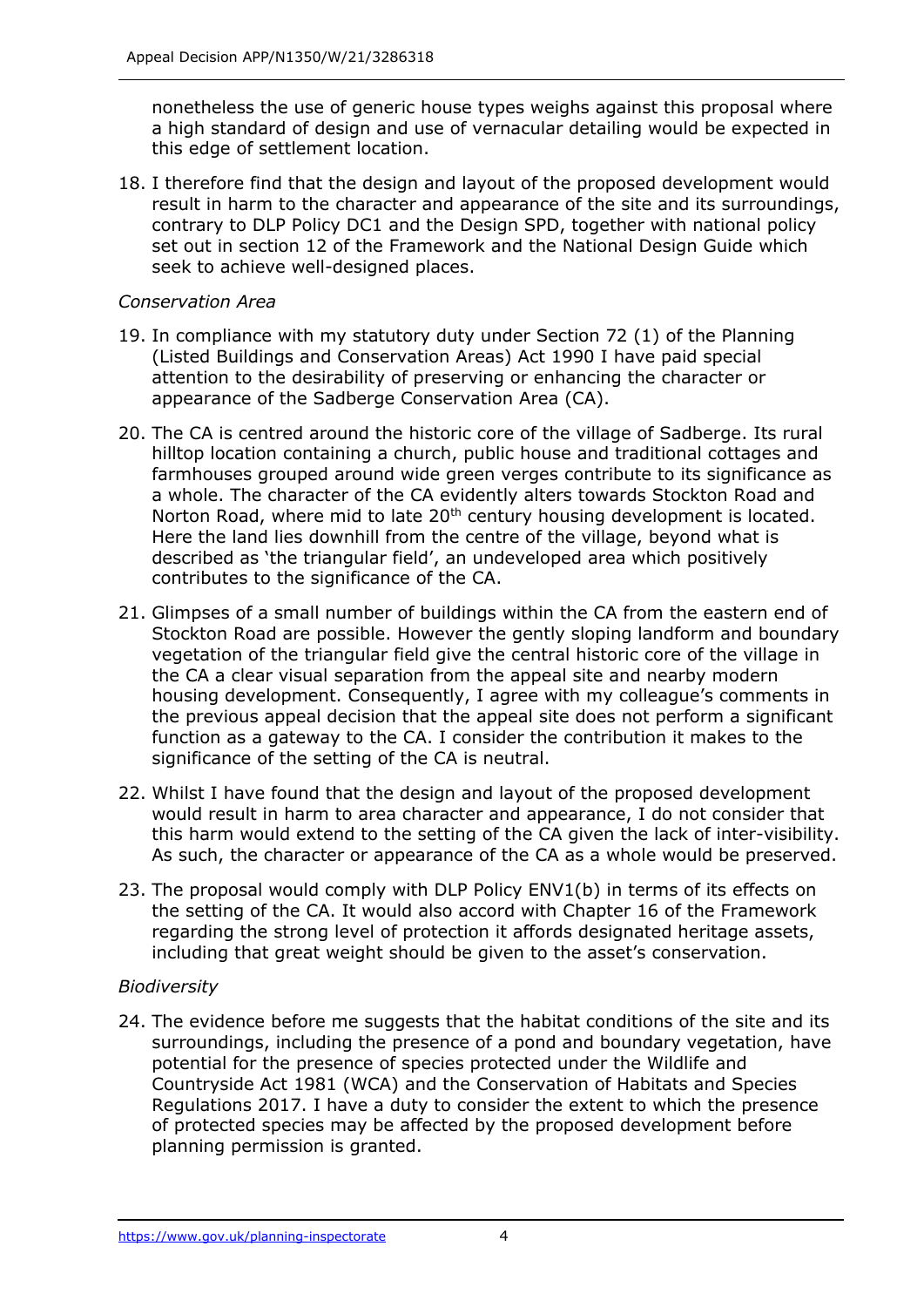- 25. To facilitate the access and visibility splays on Stockton Road, the pond and a range of boundary vegetation would need to be removed. The appellant has submitted a range of documents<sup>3</sup> to support their proposals in this respect. Whilst the original ecological report is now over three years old, update walkover surveys were carried out more recently and noted no significant change. I am satisfied that the site is of low ecological value, being dominated by improved grassland. I acknowledge that the pond has the potential to provide a habitat for great crested newts, however the surveys found it to be of 'poor' suitability to support this particular species. The Council have raised no concerns in this respect. In the absence of definitive recent information to the contrary I am satisfied overall that there is sufficient information to establish the presence of protected species. If I were to allow the appeal, it would be reasonable to impose a condition requiring an updated walkover survey and a finalised ecological management plan to be submitted prior to commencement of development in the event of permission being granted.
- 26. DLP Policy ENV8 expects development to demonstrate an achievement of biodiversity net gains (BNG) using the Defra Biodiversity Metric. If on-site provision is shown to be insufficient, off-site compensatory measures may be sought where justified. No assessment of BNG, nor a landscape plan to identify the areas for habitat enhancement creation, were submitted as part of the planning application. Furthermore, provision of 10% BNG is now mandatory as part of the Environment Act 2021. A document<sup>4</sup> has since been put to me as part of the appeal in response to these requirements.
- 27. The document includes the application of the Biodiversity Metric 3.0 which confirms that the proposed scheme would result in excess of 10% BNG: a 17.63% gain on habitat units and a 20.41% gain on hedgerow units. A landscape plan for BNG is also included to indicate the areas of the site which would accommodate the planned biodiversity enhancements.
- 28. I am satisfied that the additional information adequately demonstrates that proposed development would not result in an overall net loss of biodiversity. An exceedance of 10% BNG could be achieved on site through implementation of the landscape plan, subject to an appropriately worded condition to secure the detail of the proposed pond and planting together with details of appropriate future management. As such, the proposed development would be in compliance with DLP Policies ENV7 and ENV8 which expect development to minimise the impact on and provide net gains for biodiversity, avoid or mitigate adverse impacts upon protected species, and to provide adequate compensation measures on site. In turn, the proposal would also be in accordance with paragraphs 174(d) and 180 of the Framework.

#### **Other Matters**

29. A number of appeal decisions have been put to me. The decisions all have limited bearing on my decision given that they are for varying scales of development in different locations, and they are in the context of the previous development plan.

<sup>3</sup> Preliminary Ecological Appraisal Report (June 2018), Tree Survey Report (August 2018), Outline Ecological Management and Monitoring Plan (December 2020)

<sup>4</sup> Appendix 1, Response to LPA's Case December 2021 – Biodiversity Metric 3.0 and Landscape Plan for Biodiversity Net Gain